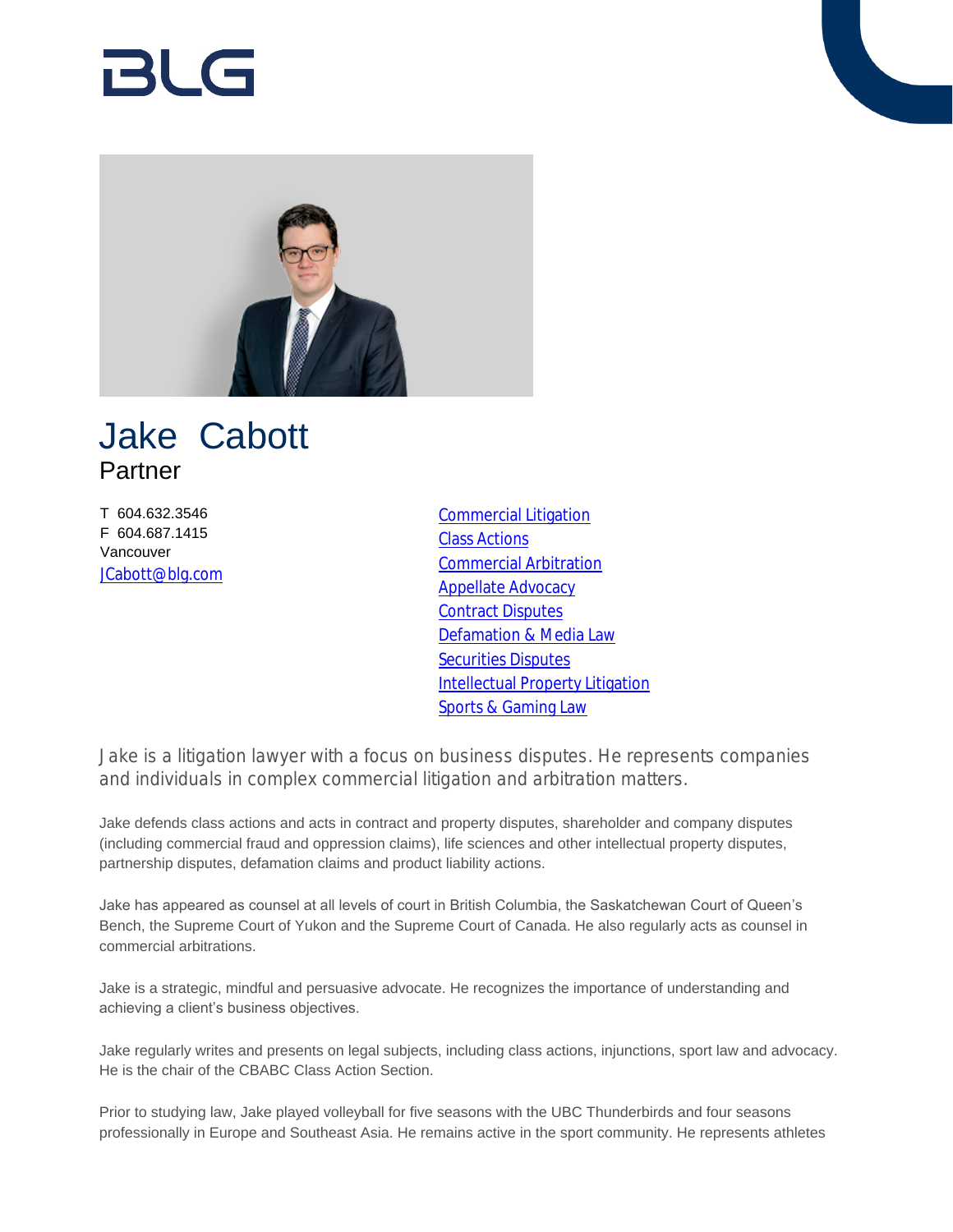

and associations in sport arbitrations, advises sport organizations on governance issues, volunteers on boards and coaches.

Jake grew up in Whitehorse and is proudly licensed to practice law in the Yukon in addition to British Columbia.

## Insights & Events

- The Rule of 40: What elected officials in Alberta need to know about the Recall Act
- BC Court of Appeal: Certification applications need not come first in class proceedings
- A question for another day: Wastech, Vavilov, and arbitration awards
- Ontario and BC Courts confirm class counsel owe "certain duties" to proposed class members
- Game On: Reopening sports and recreation during COVID-19
- COVID-19, sports and waivers: How to limit the risk of legal liability in the "new normal"
- Contributor, Injunctions British Columbia Law and Practice
- Author, "Injunctions and Preservation Orders (Chapter 4)," British Columbia Creditors' Remedies: An Annotated Guide
- BC Court of Appeal Declines to Include Ontario Residents in Settlement Class
- Author, "Settlement and Fee Approval Trends and Developments," CLE BC in relation to the Western Canada Class Actions Conference in Vancouver, October 2018
- Cryptocurrency and Blockchain Charting Recent News and Developments
- Co-author, "B.C. Court of Appeal upholds refusal of consumer class action the word "fee" is not deceptive", June 2015
- Speaker, "Developments in Class Actions" BLG U, May 2018.
- Summary Judgment Can Be An Effective Tool in Defending Negligent Misrepresentation Cases
- Presenter, "Year in Review," CLE BC Class Action Section, April 2018

### Beyond Our Walls

#### **Professional Involvement**

- Member, Law Society of British Columbia
- Member, Law Society of Yukon
- Chair, CBABC Class Action Section
- Member, Canadian Bar Association
- Member, The Advocates' Society
- Member, Vancouver Bar Association

#### **Community Involvement**

- Volunteer, Access Pro Bono Court of Appeal Program
- Volunteer, Pro Bono representation of athletes involved in sport arbitration
- Board Member, Volleyball BC
- Ad hoc instructor, Law Society of British Columbia's Professional Legal Training Course (PLTC)